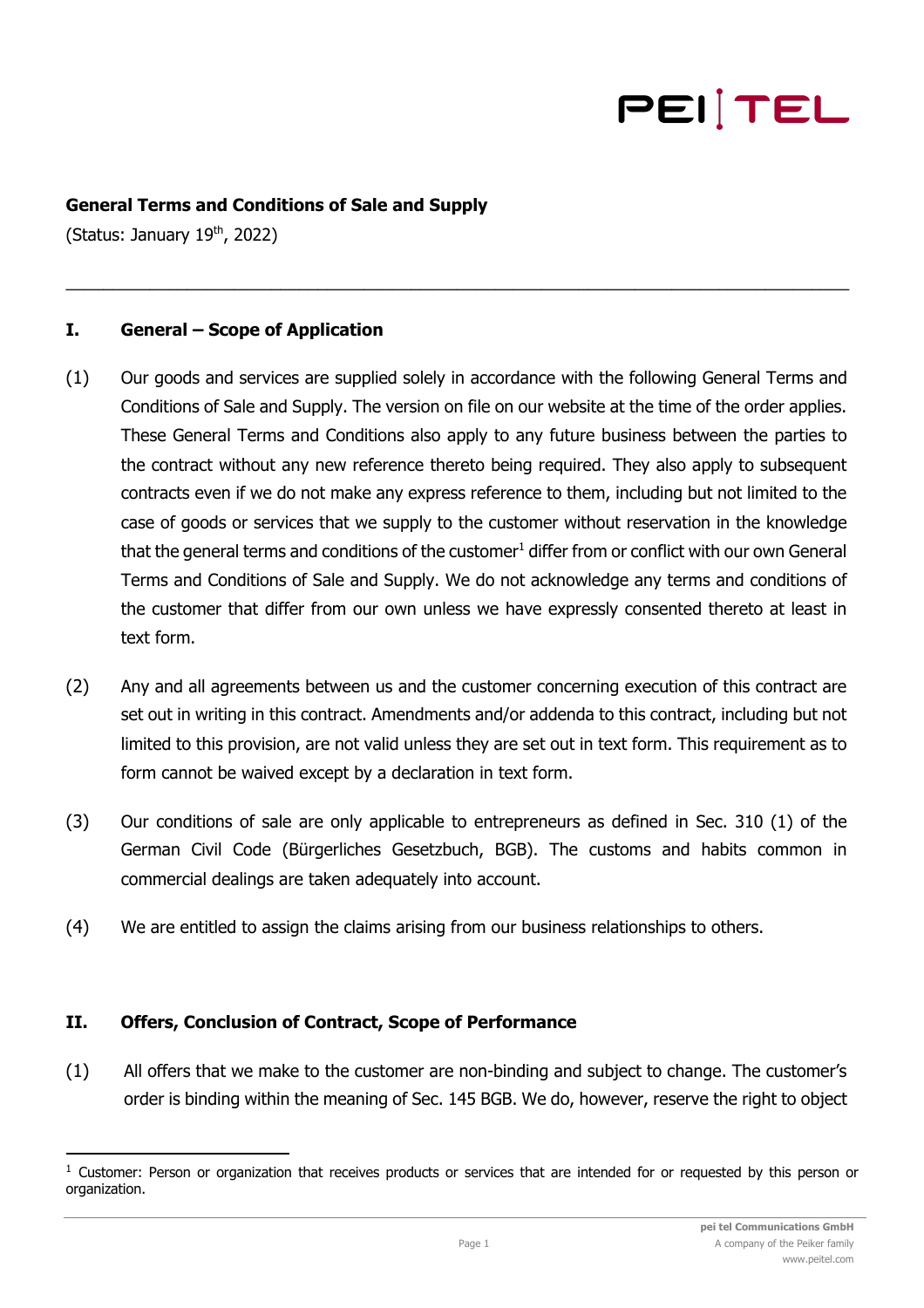to the order within two (2) weeks after receipt thereof, either in text form or in the form in which the order was placed. This is especially the case if an objection to our terms of sale and supply is included with the customer's order.

A contract is concluded at the latest when the goods or services ordered are provided without reservation at the agreed time of delivery. Any side agreements, amendments, or performance data must be confirmed by us in text form.

(2) We retain title and copyright to illustrations, drawings, calculations, plans and other documents; this includes but is not limited to documents designated as "confidential." Such documents must not be made accessible to third parties except with our express consent, given in at least text form, and shall be returned to us at no cost to us at our request.

The parties to the contract undertake to treat as business secrets any technical details and details that are not public knowledge to which they become privy through the business relationship.

- (3) The documents, drawings, weight and dimension data, performance and consumption data that form part of our offer and the technical data and descriptions in the respective product information materials are binding. Information from advertising materials and illustrations is nonbinding and purely informational in nature. It does not constitute either agreed qualities or guarantees of the specific quality or durability of the goods or services that we are to supply under this contract, hereinafter also referred to as "item(s) supplied."
- (4) We are entitled to change any materials indicated in our offer or agreed upon with our customer relating to our items supplied without the consent of our customer insofar as the change in material does not lead to any change in the properties or functionalities of the items ordered and supplied.
- (5) If an item is sold on the basis of a sample or specimen, we warrant only that the item is in accordance with the specimen and produced in a workmanlike manner, but this does not imply a guarantee within the meaning of Sec. 276 (1) BGB or any guarantee of the specific quality or durability of the items which we are to supply hereunder within the meaning of Sec. 443 BGB.
- (6) If the item supplied is used outside Germany, the scope supplied for occupational safety and health and environmental protection equipment is in accordance with the agreement reached. If no such agreement has been reached or there is any doubt as to which provisions apply, the provisions applicable in the Federal Republic of Germany are the operative factor. The customer is responsible for ensuring compliance with statutory or other requirements at the place of use.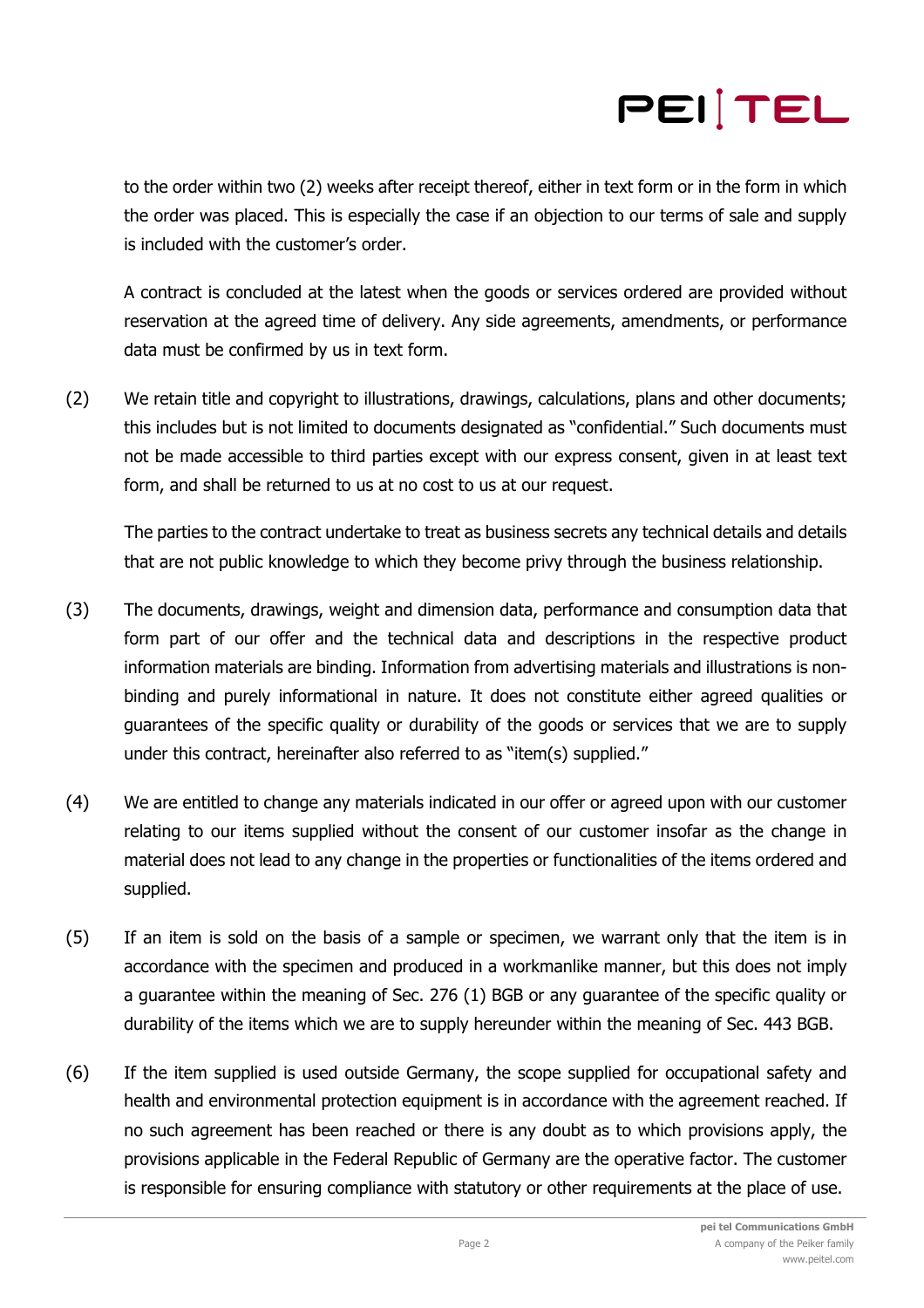

(7) If the parties agree to standard commercial clauses on the mode of delivery, said clauses shall be interpreted in accordance with the Incoterms (ICC) of the International Chamber of Commerce in Paris, in the version applicable on the date on which the contract is concluded.

### **III. Prices, Terms of Payment, Default on Payment**

- (1) The prices agreed upon when a contract is concluded shall apply. If the parties have not expressly stipulated a price or if the customer has purchased the items to be supplied on the basis of list prices, the applicable prices shall be those which apply on the date of delivery as stated in our price list, which can be sent upon request. Unless otherwise agreed in a specific case, prices shall be ex works (Incoterm EXW), but exclusive of packaging, shipping, transportation, tolls, cargo insurance, copyright fees and other ancillary costs.
- (2) Our prices do not include VAT at the statutory rate; VAT will be stated separately in the invoice at the statutory rate applicable on the invoice date.
- (3) If a volume discount has been agreed and the agreed minimum quantity required for the discount in question (price reduction granted subject to certain terms) is not reached for reasons for which the customer is responsible, the price according to the price list applicable at the time of the contract is deemed to have been agreed unless a different price has been agreed for the lower quantity received by the customer, in which case this different price applies. The price difference shall be billed to the customer.
- (4) Unless otherwise agreed in a specific case, all public levies (taxes, charges, customs duties, etc.) arising out of or in connection with the conclusion or execution of this contract shall be borne by our customer.
- (5) Any prompt payment discount requires a separate agreement in at least text form originating with us.
- (6) The customer shall be deemed to be in default of payment without any warning being required by no later than 30 days after the date of invoicing (invoice date). Irrespective of this provision, the agreed payment deadlines and the payment deadlines stated in the invoice apply. The statutory provisions regarding the consequences of default in payment shall apply.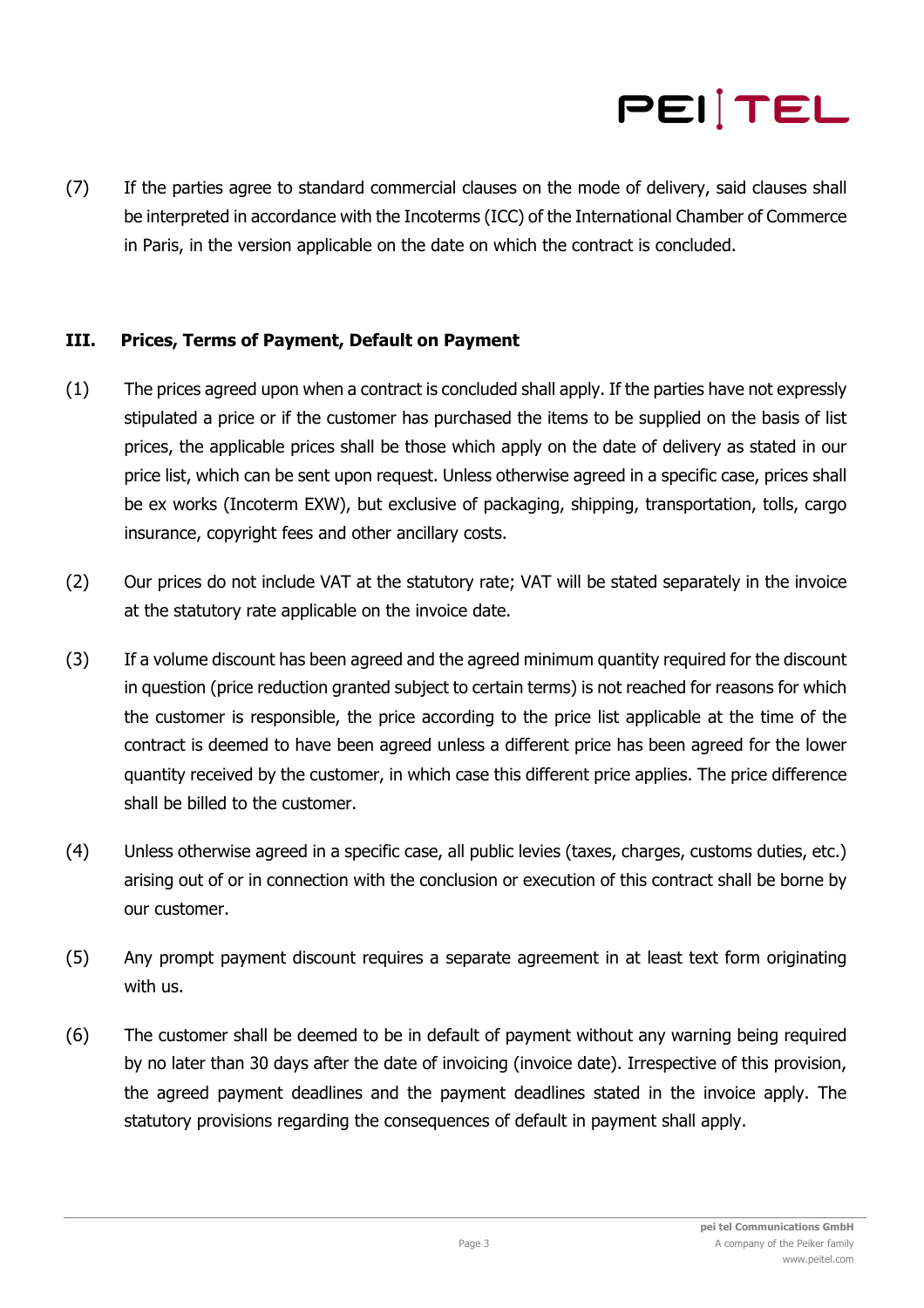

(7) We are entitled to offset incoming payments against older claims for payment first, then against costs and interest associated with the principal amount and lastly against the principal amount itself. The customer has no rights of setoff or retention of payment unless its counterclaims have been declared final and absolute by a court of law or we have acknowledged them or not disputed them. Moreover, there shall only be a right of retention if the counterclaim being asserted relates to the same contractual relationship as the claim itself.

#### **IV. Delivery Time**

- (1) Delivery times mentioned by us are non-binding unless they have been agreed in text form and expressly agreed as binding. Where delivery times have been agreed in text form and expressly agreed as binding, the provisions below regarding paragraphs 2 through 9 of Sec. IV of these General Terms and Conditions of Sale and Supply apply.
- (2) The delivery time stated does not commence until all technical details have been finalized or all export details clarified in full, as the case may be. They are always to be understood as exclusive of the duration of transportation. Agreed delivery times are only approximate unless the parties have expressly agreed in text form to delivery by a specific date within the meaning of Sec. 286 (2) No. 4 BGB or Sec. 376 of the German Commercial Code (Handelsgesetzbuch, HGB). In the event of delay or default in delivery in the case of such an agreed delivery by a specific date or if the customer is entitled to assert rights because it has no further interest in continued contractual fulfillment, our liability shall be as provided for by statute.

The delivery time shall be deemed to have been observed if when the delivery time expires the item to be supplied has left our plant or the customer has been informed that it is ready to ship.

- (3) Fulfillment of our supply and performance duties presupposes that the customer has fulfilled its obligations in a timely and proper manner. If the parties have agreed to payment of an initial installment or if we cannot perform until the customer has provided documents, permits or releases, the delivery period shall not begin until all the stipulated requirements have been satisfied. We reserve the right to raise the defense of unperformed contract.
- (4) We shall not be in default until a reasonable cure period set by the customer has expired. Our liability for damages is limited to the foreseeable and typically occurring damage and/or loss provided that the delay or default in delivery is not based on an intentional breach of contract falling within our sphere of responsibility. The same limitation of liability applies if the delay or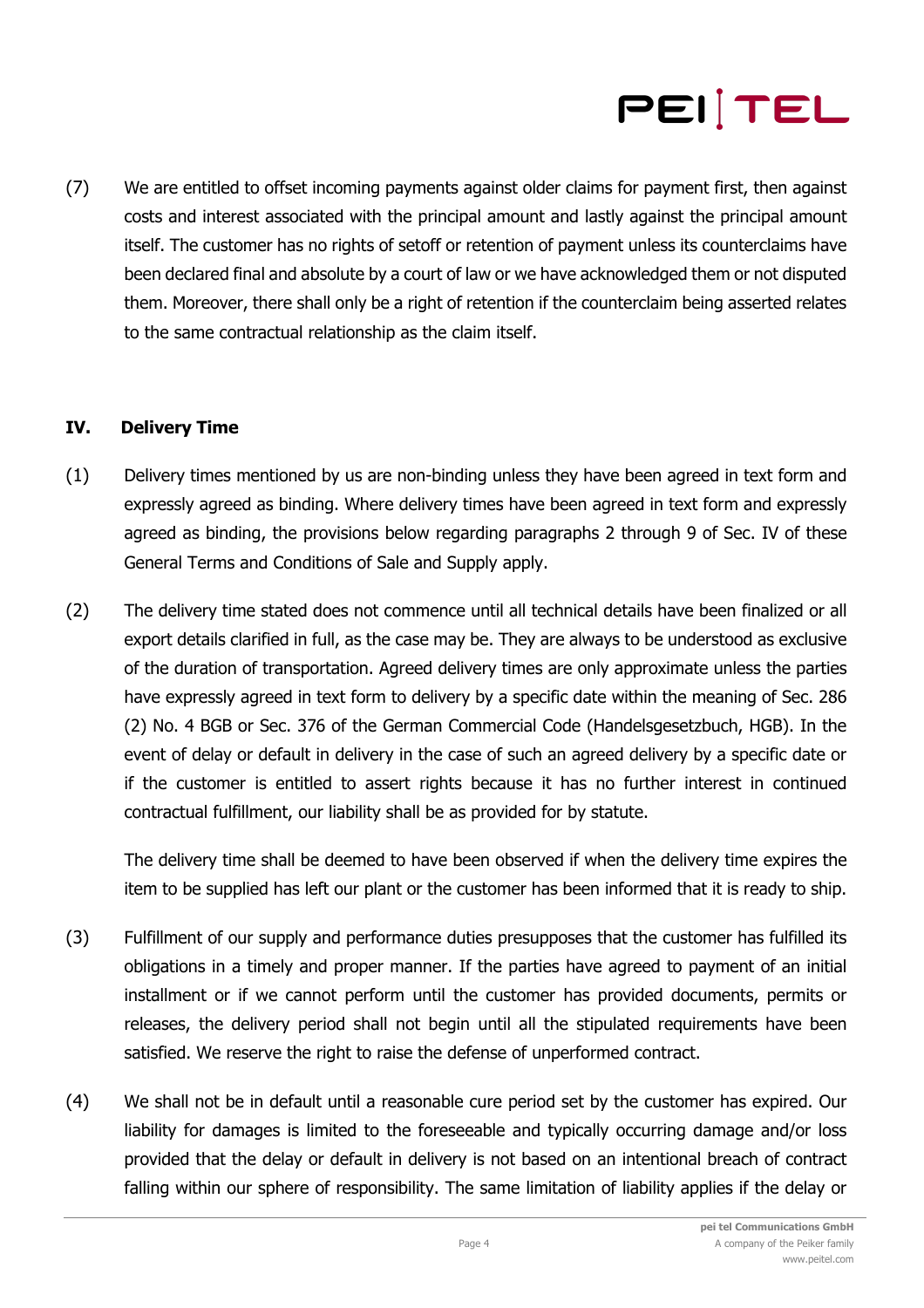default in delivery falling within our sphere of responsibility is based on a culpable breach of a material contractual duty.

- (5) If the customer provides evidence that it has incurred damage or a loss as a result, we shall pay lump-sum damages for delay or default in the amount of 3% of the value of the portion of the order delayed for each full week of delay or default owing to negligence, but no more than 15% thereof.
- (6) We are entitled to supply goods and services in installments within the agreed periods provided that this is not unreasonable for the customer. In the case of delivery contracts, each instance in which goods and services are supplied in installments is deemed to constitute independent performance. Delivery periods are extended by any period by which the customer is itself in default of fulfillment of its contractual obligations.
- (7) If the customer is in default with acceptance or culpably breaches other cooperation duties, we are entitled to demand compensation for any damage and/or loss incurred by us, including reimbursement for any additional expenses (for example costs of placement in storage). We reserve the right to make claims over and above this.
- (8) If the criteria stipulated in paragraph (7) above are satisfied, the risk of accidental loss or accidental deterioration of the purchased item shall pass to the customer at the time when the customer fell into default of acceptance or payment.
- (9) In the event of *force majeure* and other unforeseeable, unusual circumstances that do not fall within our sphere of responsibility, such as disruption to operations owing to fire, water and similar circumstances, failure of production equipment and machinery, delays in delivery or failure to supply on the part of our suppliers, business interruption owing to shortage of raw materials, energy or manpower, strike, lockout, difficulties in obtaining transport, disruptions to communications or traffic or intervention by government authorities, we may postpone the provision of goods or services for the duration of the disruption plus a reasonable amount of lead time provided that we are prevented from fulfilling our performance duties in a timely manner by the said circumstances through no fault of our own. If the provision of goods or services is delayed by more than one month as a result, both we and the customer are entitled to rescind the contract with regard to the portion affected by the supply disruption, without there being any claims whatsoever for damages.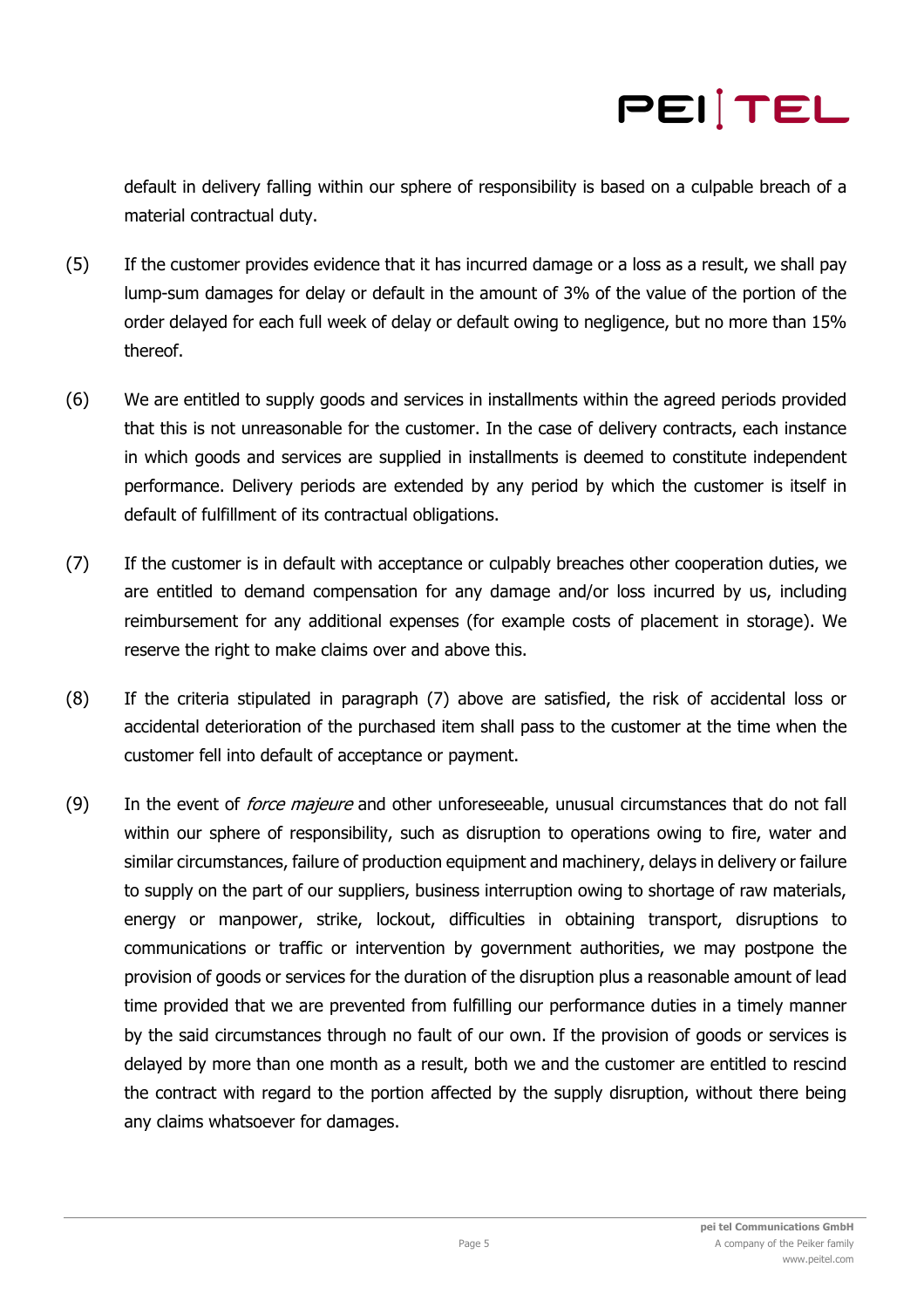

### **V. Delivery Quantity, Error in Delivery**

Visible discrepancies in quantity must be reported immediately upon receipt, and hidden discrepancies in quantity must be reported within four working days after receipt, with such report being made in text form to both us and the transportation service provider. Acceptance of the items supplied from the transportation service provider is deemed to constitute acknowledgment and evidence that the items were received in the correct amount and that there were no problems with the packaging and/or loading. Moreover, the customer undertakes to report to us in text form any items inadvertently delivered to it by us without the customer having ordered them within not more than 14 days and to keep these items available for pick-up by a transportation service provider to be commissioned by us.

#### **VI. Terms and Conditions for Returns of Products and Services**

- (1) Subject to a review to determine whether the items are intact and undamaged and to the sender's obligation to provide documentation (the delivery slip and a copy of the invoice must be enclosed with all returns), pei tel accepts returns of products and services.
- (2) Only returns pre-authorized by pei tel are accepted. For further information on the authorization process, please see our website (www.peitel.com). Unauthorized returns will be rejected. All costs arising from this (including time, effort, and expense involved in inspection, testing, and/or analysis, return transportation costs, etc.) will be charged to the sender.
- (3) Only products and services for which the invoice was issued in the last 30 days are eligible for return.
- (4) pei tel will decide after the return is received whether it is in perfect condition. Products and services are considered to be in perfect condition if:
	- a) all seals are intact (undamaged)/unopened,
	- b) no customer-specific adhesive labels and/or additional signage or writing are attached,
	- c) if pei tel has delivered in an outer package, the return must also be delivered with outer packaging,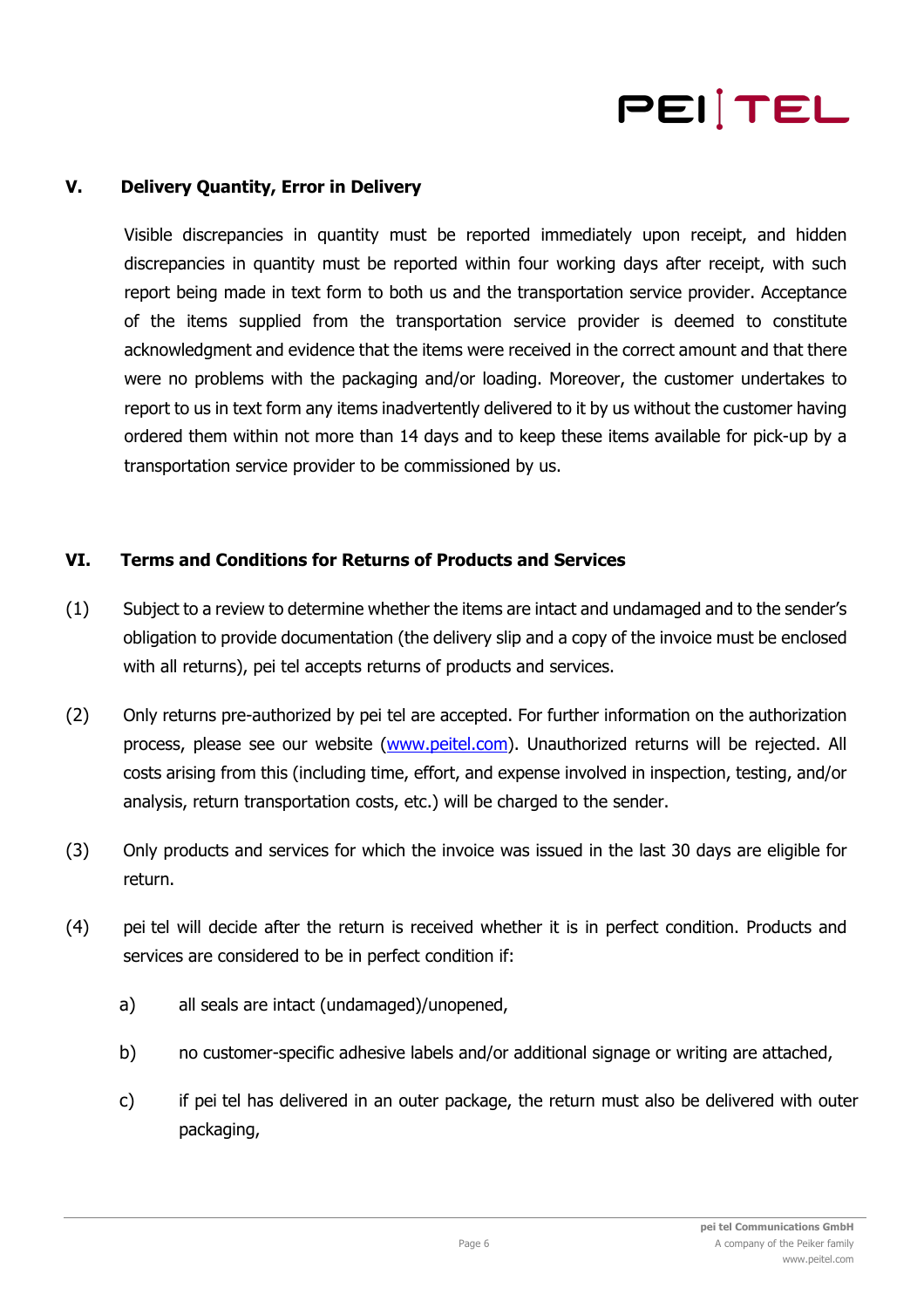

- d) the original manufacturer packaging (inside the outer package) is free of any damage whatsoever, and
- e) programmed devices must be reset to the factory settings.
- (5) Orders supplied for specific contracts or projects or special orders of any kind (e.g., replacement parts) are not eligible for return. Furthermore, the following products and services are excluded from returns:
	- a) software and licenses,
	- b) cables and cords cut to customer-specific lengths,
	- c) products and services that were explicitly ordered on a customer-specific basis or were configured on a customer-specific basis in the same way,
	- d) products not kept permanently in stock by pei tel (manufacturer orders),
	- e) products and services that are sold as "Last Time Buy" or have already been discontinued, and
	- f) products and services with a total merchandise value below 150.00 euros (net) or where the total merchandise value of the return exceeds 2,500.00 euros (net).
- (6) pei tel reserves the right to base the credit issued on the current price on that date.
- (7) A restocking fee of 20% of the original invoiced amount applies to all returns.
- (8) Products and services that do not comply with the terms and conditions mentioned in points 3 through 5 hereof will be returned to the sender at the sender's expense.
- (9) Should a decision by the manufacturer of the returned products and services be necessary, pei tel reserves the right to withhold credit until the matter has been clarified on a final basis.

### **VII. Passage of Risk**

(1) Delivery shall be from our plant or warehouse (Incoterm EXW) unless otherwise expressly agreed in text form between us and the customer. In this case, the risk of accidental loss and accidental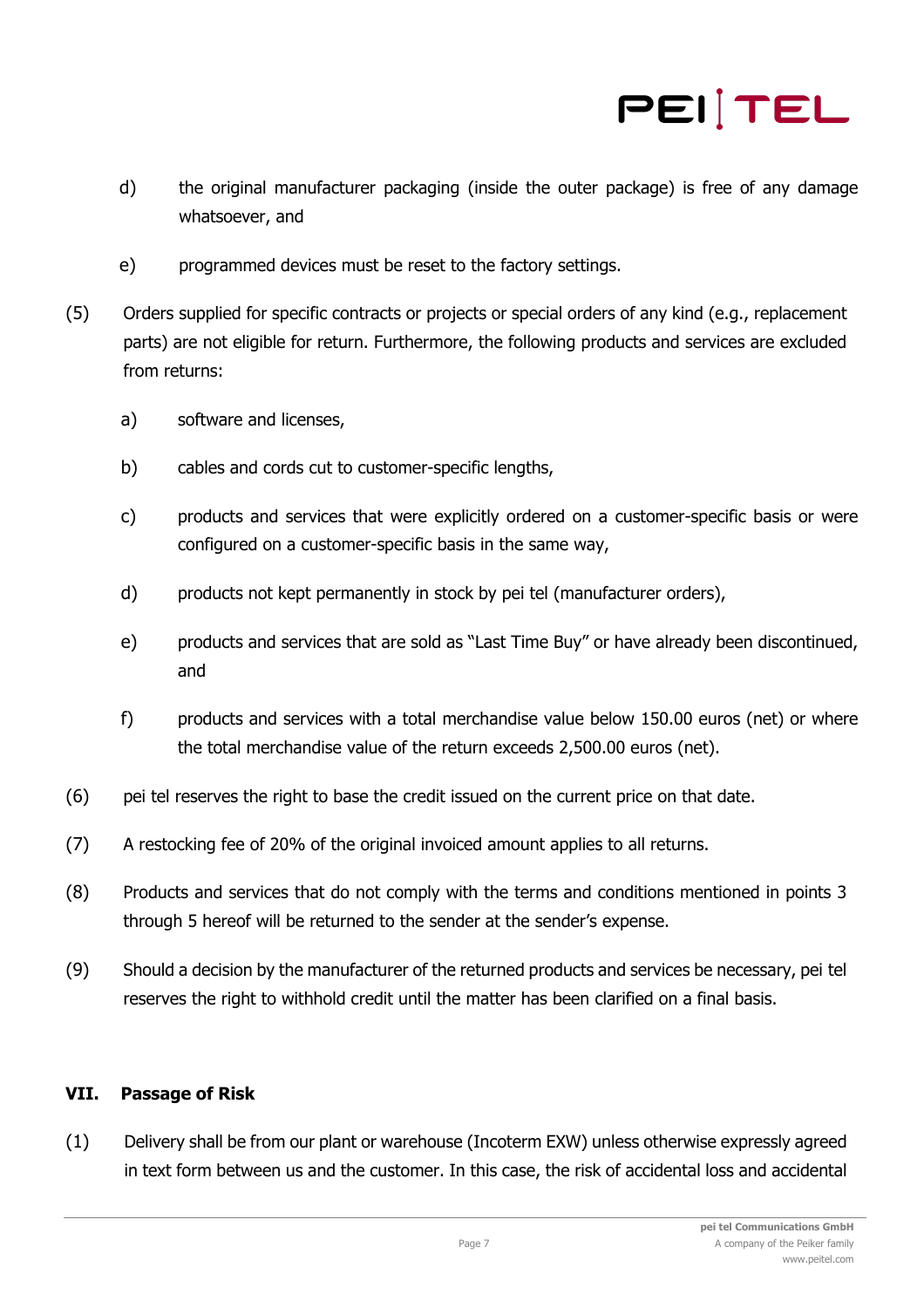deterioration of the items to be supplied shall pass to the customer after they have been made available for pick-up once the customer has received notice that the items are available. In all other cases, the risk of accidental loss and accidental deterioration of the items to be supplied shall pass to the customer when the items are handed over to the freight carrier. The risk of accidental loss and accidental deterioration of the items to be supplied shall be borne by the customer even if they are supplied in installments or if, contrary to our usual practice, we have agreed to provide other services, such as costs of providing the items, transportation costs and/or public levies (taxes, charges, customs duties, etc.), except where delivery is made in our own vehicles or with our own means of transport. If shipping is delayed for reasons that fall within the customer's sphere of responsibility, the risk passes to the customer as of the day on which the goods are ready to ship.

- (2) If the customer so requests, we will take out transportation insurance coverage for the consignment or partial consignment; the costs incurred for this shall be borne by the customer.
- (3) If we have agreed with our customer that we will ship our products and services, we shall select the shipping method and the transportation route unless we have agreed otherwise in text form with our customer. The provisions of Sec. IV hereof apply in this case as well.

### **VIII. Retention of Title, Extended Retention of Title**

- (1) The products and services supplied shall remain our property until such time as the purchase price and any other present or future claims due to us from the customer in association with the business relationship have been paid in full. If the customer acts in breach of contract, including but not limited to default in payment, we are entitled to take back the items supplied. If we take back the items we have supplied, this constitutes rescission of the contract. We are authorized to sell or otherwise dispose of any such items that we have taken back, with the proceeds thereof being offset against the customer's liabilities less reasonable costs of sale or other disposal.
- (2) The customer is obligated to treat the products and services that we supply with care; in particular, the customer is obligated to insure them adequately against loss, damage and destruction, e.g. fire, water and theft, at replacement value at its own cost. The customer hereby assigns its claims under the insurance policies to us. We accept such assignment.

The customer shall perform any maintenance and/or inspection work that may be necessary in good time at its own cost.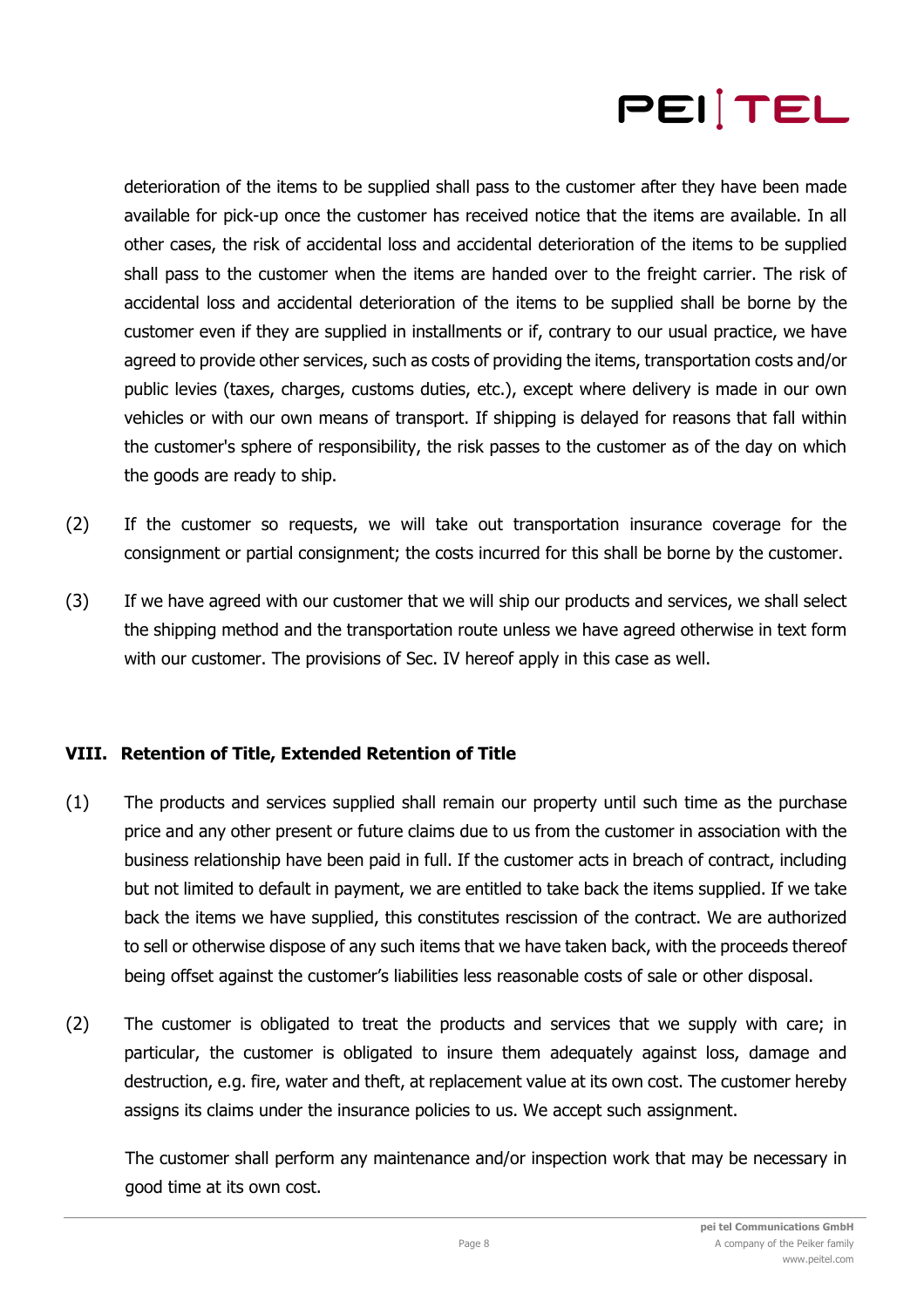- (3) The customer is not permitted to pledge the products and/or services that are still our property or to transfer title thereto by way of security. In the event of attachment or other third-party intervention, the customer shall notify us in text form without delay so that we can bring a legal action pursuant to Sec. 771 of the German Code of Civil Procedure (Zivilprozessordnung, ZPO). If the third party is unable to reimburse us for the court and out-of-court costs of a legal action pursuant to sec. 771 ZPO, the customer shall be liable for any shortfall that we incur thereby.
- (4) Subject to the provisions set out below, the customer is entitled to resell the products and services supplied in the normal course of business; however, it hereby assigns to us any and all claims which inure to it from resale against its customers or third parties, irrespective of whether the item supplied has undergone further processing before resale, in the amount of the final invoice amount (including VAT) of our claim, this taking precedence over the remaining portion of its claims. The customer is authorized to collect on these claims even after they have been assigned. This shall have no effect on our authority to collect on the claims ourselves. We do, however, undertake not to collect on the claim as long as the customer meets its payment obligations out of the proceeds generated and does not fall into default of payment and in particular as long as no application for the opening of composition or insolvency proceedings has been filed, nor have payments been discontinued. If this is the case, however, we may demand that the customer provide us with details of the claims assigned and their debtors and that it provide whatever information is necessary to permit collection, furnish us with the associated documents and notify the debtors (third parties) of the assignment.
- (5) At our request, the customer shall provide evidence regarding each of the claims assigned to us and notify its debtors of such assignment, calling on them to pay us up to the amount of our claims against the customer.
- (6) Any processing or modification that the customer carries out on the products and/or services that we have supplied subject to retention of title is always deemed to be carried out on our behalf without our incurring any liabilities as a result thereof. If the products and/or services that we have supplied subject to retention of title are processed with other items that are not our property, we acquire co-ownership rights in the new item pro rata relative to the ratio of the value of the products and/or services that we have supplied (final invoice amount including VAT) to the other items processed at the time of processing. In all other respects, the same shall apply to the item created as a result of the processing as to the products and services supplied subject to reservation.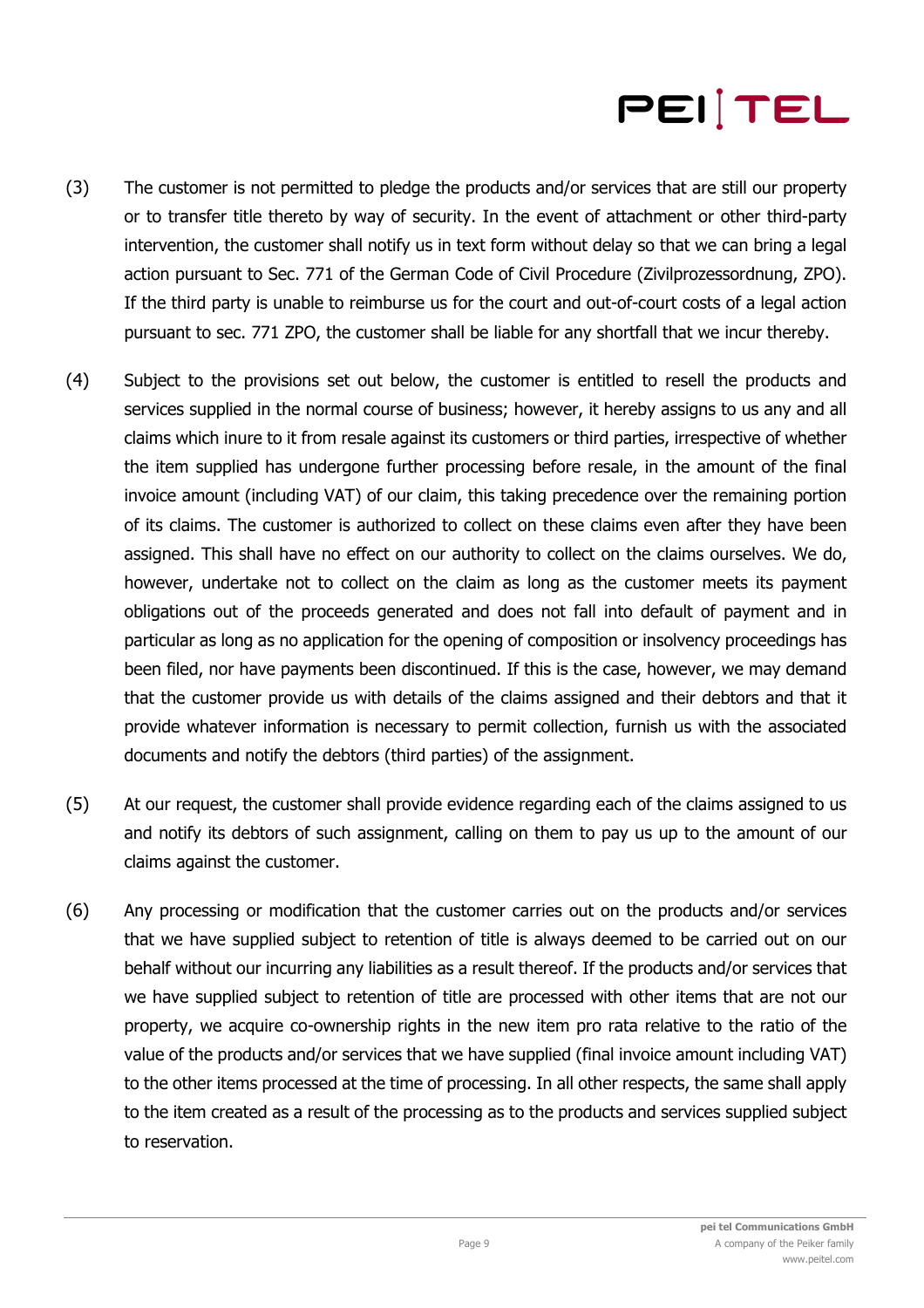- (7) If the products and/or services that we have supplied subject to retention of title are inseparably mixed or combined with items that are not our property, we acquire co-ownership rights in the new item pro rata relative to the ratio of the value of the products and/or services that we have supplied (final invoice amount including VAT) to the other items mixed or combined at the time of mixing or combining. If the goods are mixed or combined such that the customer's item must be regarded as the main item, the customer shall be deemed to have granted us pro rata coownership. The customer shall preserve our sole title or co-ownership thereby created on our behalf. The customer is entitled to dispose of the products and services newly created through processing, modification, combining or mixing in the normal and proper course of business as long as it fulfills its obligations under the business relationship with us in a timely manner.
- (8) However, under no circumstances is the customer authorized to resell or otherwise dispose of these new products and services subject to an agreement prohibiting assignment with its customer, or to pledge them or transfer title thereto by way of security. The customer hereby assigns to us as security any and all claims that inure to it from the sale of these new products in which we hold ownership rights to the extent of our share of ownership of the products and services sold. If the customer combines or mixes the products and/or services supplied with a principal item, the customer hereby assigns to us its claims against the third party up to the value of the products and/or services supplied by us. We hereby accept such assignments.
- (9) We undertake to release the items of security to which we are entitled at the customer's request to the extent that the realizable value thereof exceeds our claims against the customer that are secured thereby by more than 10%; we are responsible for selecting the items of security to be released.

### **IX. Liability for Defects**

- (1) Claims for defects on the part of the customer presuppose that the customer has duly met its obligations to examine the goods and complain of any defects pursuant to Sec. 377 HGB. Defects must be reported in text form. During the period from delivery until the defect is reported, the customer shall bear the burden of proof that the products and/or services supplied have been handled properly and stored in a manner suited to the product.
- (2) The customer shall be entitled to warranty claims only if it provides us without delay with whatever information we deem necessary to ascertain the cause of the fault in our products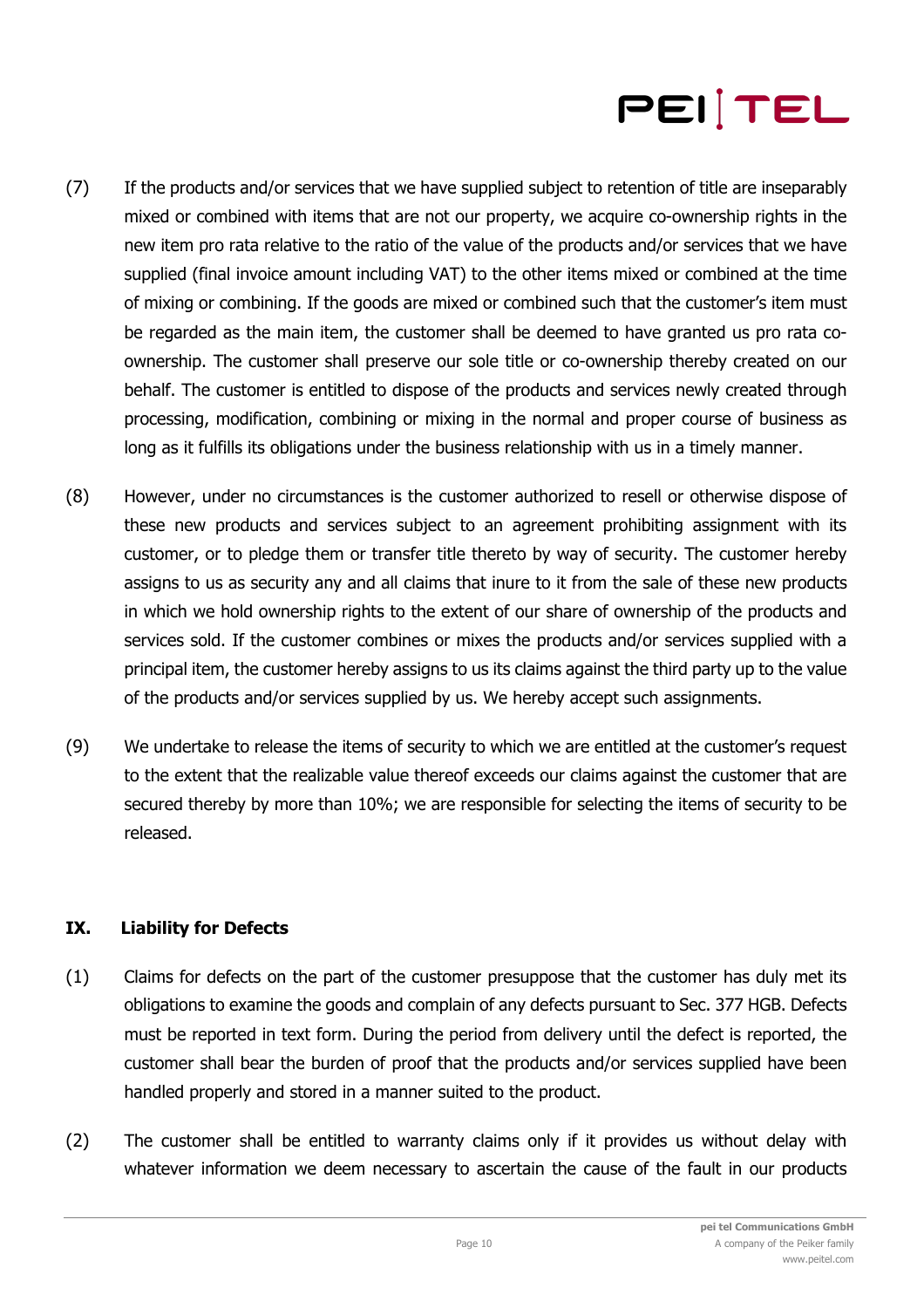

and/or services and the extent of our responsibility or enables us to conduct our own investigations, including on site. If no fault is ascertained or if no fault can be found, the customer shall bear the costs of investigating the cause of the alleged error.

- (3) No guarantees of specific quality and/or durability for particular features (warranted characteristics) or other independent guarantee obligations are provided or assumed unless they have been agreed as such in text form. As a basic principle, our product description is the only specific quality deemed to have been agreed. Public statements, adjustments or advertisements do not constitute any statement of a particular quality in accordance with the contract. If the customer receives defective assembly and/or installation instructions, our obligations are limited to supplying assembly and/or installation instructions that are free of defects, and this also applies only if the defect in the assembly and/or installation instructions does not conflict with proper assembly and/or installation.
- (4) The customer receives no warranties or guarantees in the legal sense from us. Nothing herein shall affect any manufacturer's warranties.
- (5) The customer shall forfeit any rights associated with defects if it fails to report defects properly and/or in due time unless we have fraudulently concealed the defect.
- (6) The customer is not entitled to warranty rights for defects if the items supplied have been used or are agreed to be obsolete. The same applies to deviations, including but not limited to deviations in dimensions, thicknesses, weights, performance data or color shades, that lie within tolerance levels customary within the industry and to trivial reductions in the value of the products and/or services or their fitness for a specific purpose.
- (7) Where there is a defect in the products and/or services, we are entitled to effect a cure either by remedying the defect or supplying a new item that is not defective, at our discretion. In the event that the defect is to be remedied, we shall bear all necessary expenses incurred for that purpose, including but not limited to transportation, travel, labor and material costs, insofar as these are not increased as a result of the items supplied having been moved to a place other than the place of performance.
- (8) If the cure is unsuccessful, the customer is entitled to demand rescission or a reduction in price, at the customer's discretion.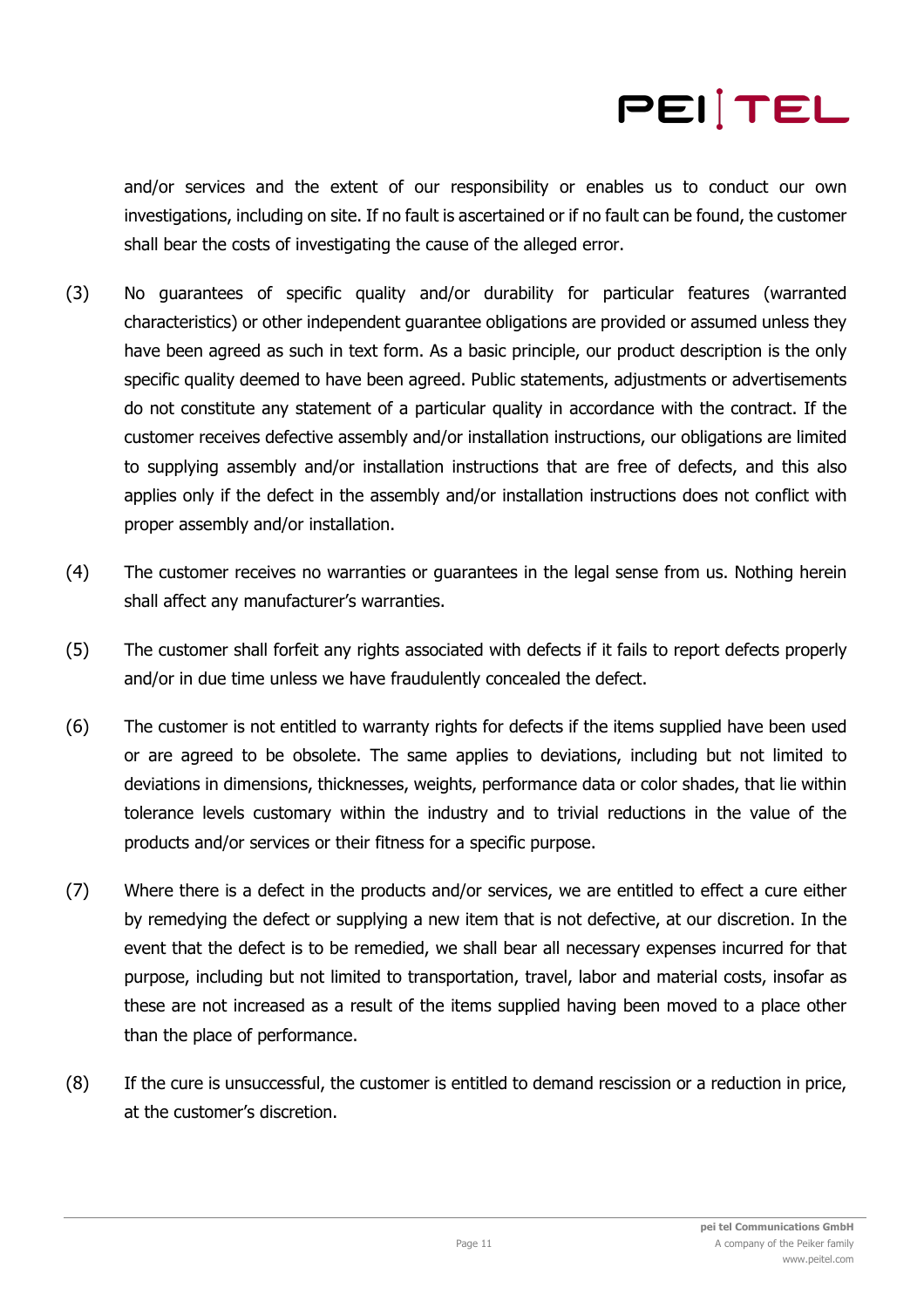

- (9) We shall be liable as provided for by statute only insofar as the customer asserts claims for damages that are based on intent or gross negligence, including intent or gross negligence on the part of our representatives or our vicarious agents. Our liability for damages is limited to the foreseeable and typically occurring damage and/or loss provided that we have not breached the contract with intent.
- (10) In all other respects, our liability shall be as provided for by statute insofar as we have culpably breached a material contractual duty; in any event, however, liability for damages is limited to the foreseeable and typically occurring damage and/or loss.
- (11) Nothing herein shall affect liability for culpable loss of life, bodily injury or impairment of health; this also applies to mandatory liability under the German Product Liability Act (Produkthaftungsgesetz, ProdHaftG).
- (12) Liability is ruled out except where otherwise provided above.
- (13) The customer shall have recourse claims against us under Sec. 478 BGB only insofar as the customer has not entered into any agreements with its customer that go beyond the scope of the claims for defects provided for by statute.
- (14) The limitation period for claims regarding defects is 12 months, calculated from the passage of risk.
- (15) Nothing herein shall affect the limitation period in the event of recourse involving a supplier pursuant to Sec. 478, 479 BGB; it shall expire no earlier than two months after the point in time at which the customer has fulfilled the consumer's claims.

### **X. Returns, Execution of a Cure**

(1) Defective products must be sent or delivered using the RMA portal (https://rma.peitel.com/en) or stating the model and serial number, along with a copy of the delivery or billing documents and a detailed description of the error, to pei tel Communications GmbH, Rheinstraße 17 A, 14513 Teltow, Germany, or, if agreed, to the supplier.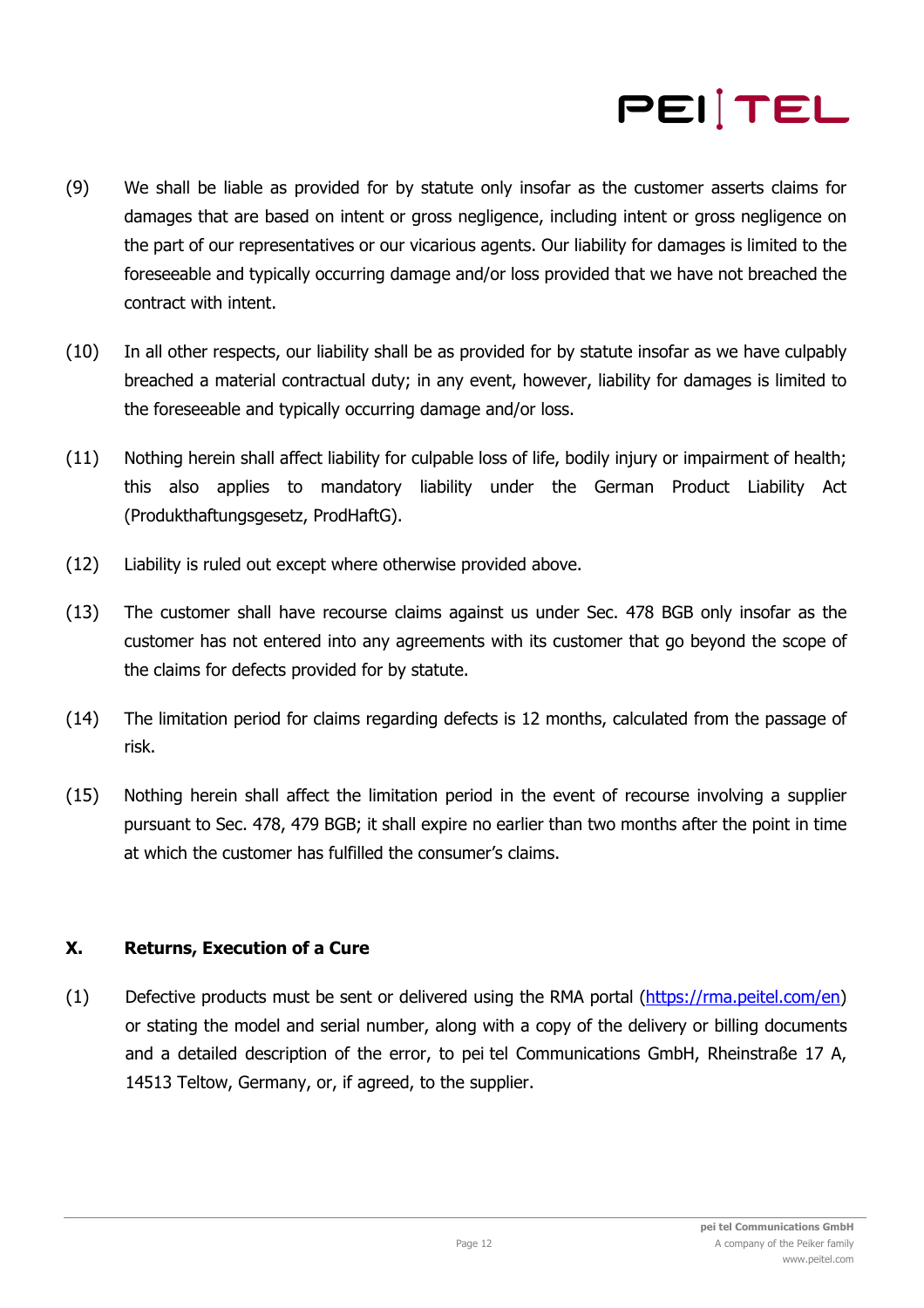- (2) Replacement of individual parts, component assemblies or entire units or devices does not lead to any new warranty period with respect to claims and rights relating to defects. This does not apply to limitation of claims with regard to the parts concerned by the remediation of defects.
- (3) In all other respects, our then-current terms and conditions of return apply. You can view these terms and conditions on the RMA portal or request a copy by e-mailing service@peitel.com.

### **XI. Entire Liability**

- (1) We do not accept any liability for damages over and above what is provided for in Sec. IX, irrespective of the legal nature of the claim asserted. This includes but is not limited to claims for damages arising from *culpa in contrahendo*, owing to other breaches of duty or tortious claims for compensation for property damage pursuant to sec. 823 BGB. In the case of calls for tenders and awarding of contracts (public or under private law), the provisions of the German Construction Contract Procedures (Vergabe- und Vertragsordnung für Bauleistungen, VOB) or of the Regulations on Contract Awards for Public Supplies and Services (Vergabe- und Vertragsordnung für Leistungen, VOL) do not apply; our general terms and conditions of business apply instead. We are not liable for damage and/or losses affecting other than the item supplied itself; in particular, we are not liable for loss of data, lost profit or other financial losses incurred by the customer.
- (2) Nothing herein shall affect our liability for loss of life, bodily injury or impairment of health where these fall within our sphere of responsibility or our mandatory liability pursuant to the German Product Liability Act.
- (3) The limitation pursuant to paragraph (1) also applies to the extent that instead of a claim for compensation for the damage and/or loss, the customer demands reimbursement for expenses which were made to no avail in lieu of performance.
- (4) To the extent that liability for damages toward us is ruled out or limited, this also applies with regard to the personal liability for damages of our employees, representatives and vicarious agents.
- (5) We are not liable for the loss of data or for the restoration of data or other consequential damage and/or losses resulting therefrom if the damage and/or loss would not have occurred if proper data backups had been performed in the customer's sphere. Proper data backups presuppose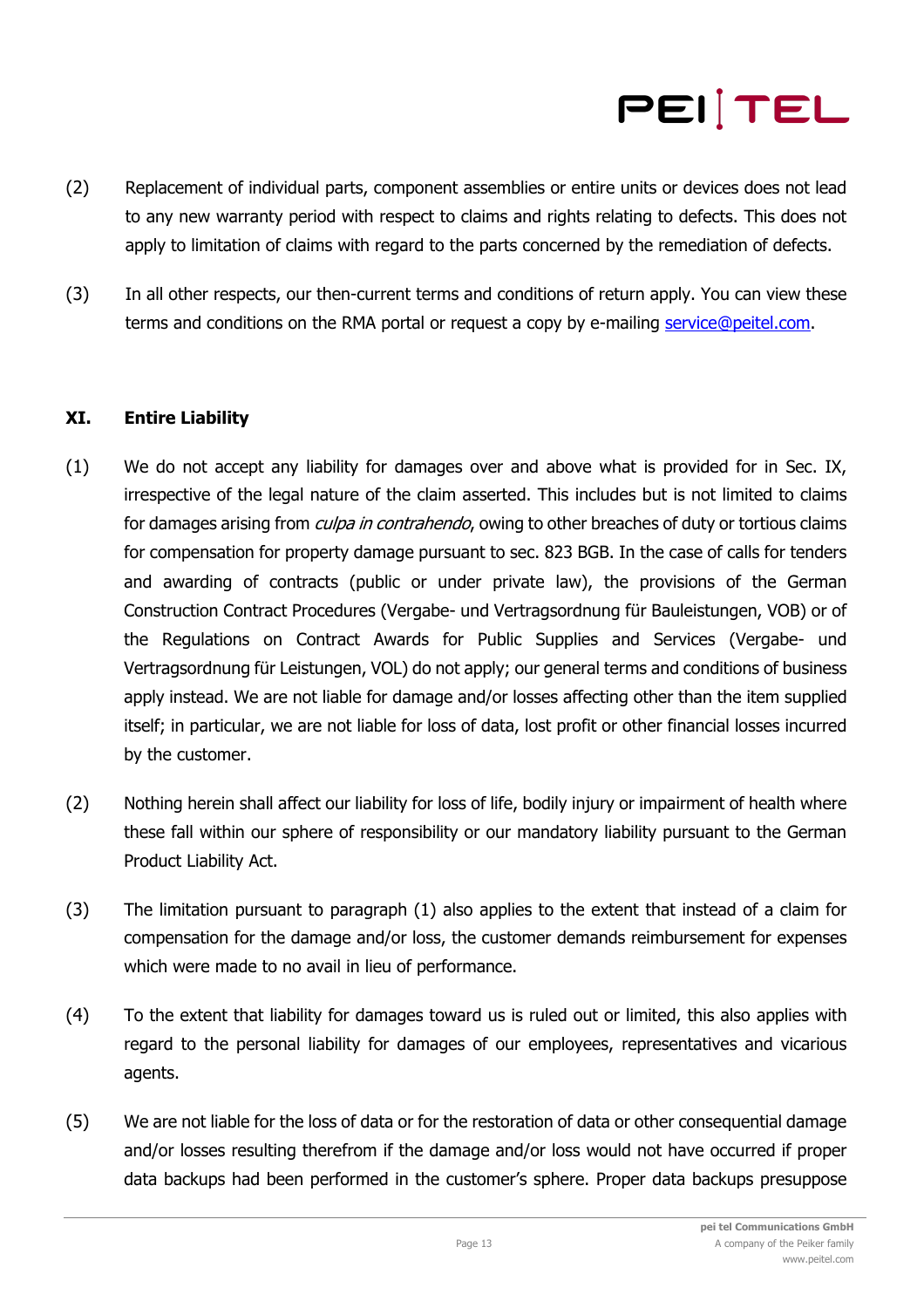that the customer backs up its data daily in accordance with the state of the art, and in particular makes backup copies in a machine-readable form so that the data can be restored with reasonable effort and expense. Liability for loss of data is limited in all cases to the typical effort and expense associated with restoration that would be incurred in the case of proper backing up of data.

(6) We will not provide reimbursement for any costs of examination and handling in the case of failed delivery or delivery that is not in accordance with the contract. In the event that, as a result of failed deliveries to us or deliveries to us that are not in accordance with the contract, our customers are able to demand damages, additional costs or costs of examination regardless of existing provisions limiting liability, our supplier is obligated to reimburse us for these costs and to indemnify us and hold us harmless from and against such claims.

### **XII. Payment**

- (2) As a basic principle, delivery shall take place only after prior payment (payment in advance) unless otherwise agreed.
- (3) In the case of delivery on account, the details must be agreed separately. Should the customer not comply with the separately agreed payment terms, invoices are due and payable immediately unless otherwise agreed. If payment via SEPA direct debit was agreed and the customer has issued a corresponding SEPA direct debit mandate to us, the following applies:
	- a) The upcoming direct debit is typically announced by us together with the invoice (or via another communication channel agreed with the customer) by no later than one (1) calendar day before the direct debit falls due (prenotification). The amount debited may, in an individual case, vary from the amount communicated in the statement/invoice or prenotification if the customer has received credits and/or corrections or individual transactions were canceled during the period between creation of the statement/invoice or transmission of the prenotification and the due date. The amount debited may, in an individual case, vary from the amount communicated in the individual statement/invoice or prenotification if the customer has issued a SEPA mandate to us as a framework mandate for multiple contractual relationships and the customer receives, as agreed, a separate statement/invoice – and, accordingly, separate prenotification – for each contractual relationship, but the respective statement/invoice amounts have the same due date. In this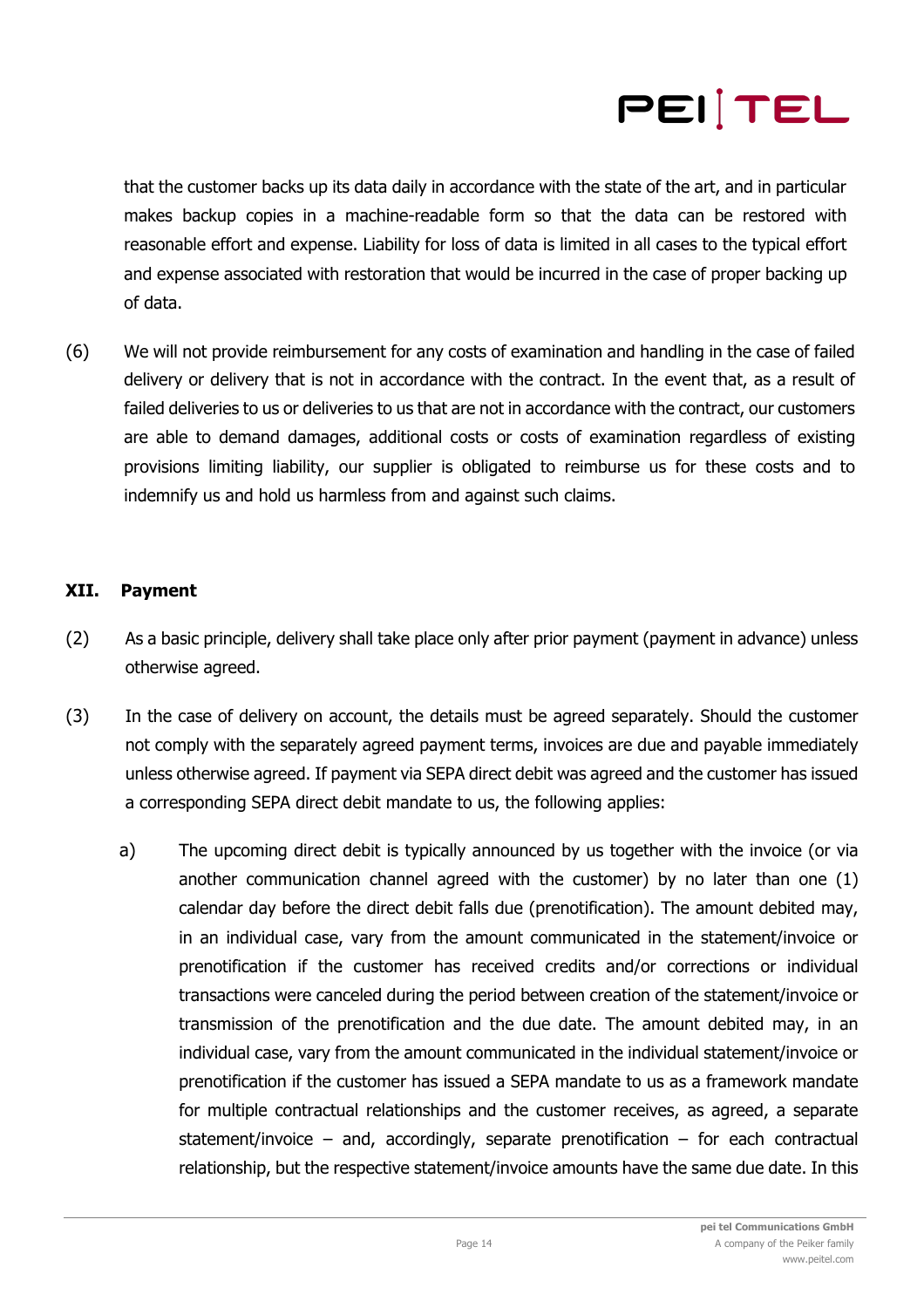

case, the full amount (= total of both statements/invoices) will be collected as of the due date. The customer is obligated to ensure that there are sufficient funds in the bank account designated in the SEPA mandate and that we can collect the sums due. This obligation applies even if the customer does not receive a prenotification or does not receive a prenotification in due time in an individual case.

- b) In the case of return bank debits or in similar cases of failed payment actions, we will pass along any bank fees incurred to the customer unless the customer is not at fault or demonstrates that the actual costs incurred were lower.
- (4) Payment is deemed to have been made when we are able to use the amount in question.
- (5) Any prompt payment discounts that may have been granted can be applied only if all invoices that are due have been paid on time. The time determining whether this is the case is the time of receipt of payment by us.
- (6) If the customer falls into default of payment, we are entitled to charge annual interest at a rate of 9% above the basic rate of interest starting the day after default commences. We reserve the right to provide evidence of and charge for a higher amount of damage and/or losses due to default. In the event of default of payment, all discounts, prompt payment discounts and other forms of compensation are forfeited.
- (7) All claims are due and payable immediately if the customer falls into default of payment or culpably fails to comply with other material obligations arising out of the contract or if we become aware of circumstances that may lower the customer's creditworthiness, particularly if the customer has discontinued payments and/or insolvency proceedings are pending. In these cases, we are entitled to hold back or refuse to perform any deliveries that are still outstanding or to perform these only in exchange for advance payment or provision of security.

### **XIII. Use of the Products and Services**

The products and services are intended for the usual commercial use in accordance with the operating instructions, and not for use in critical safety or security systems, nuclear power plants, military installations or medical equipment with life-sustaining functions or to manufacture weapons. No liability is assumed for any use in these areas.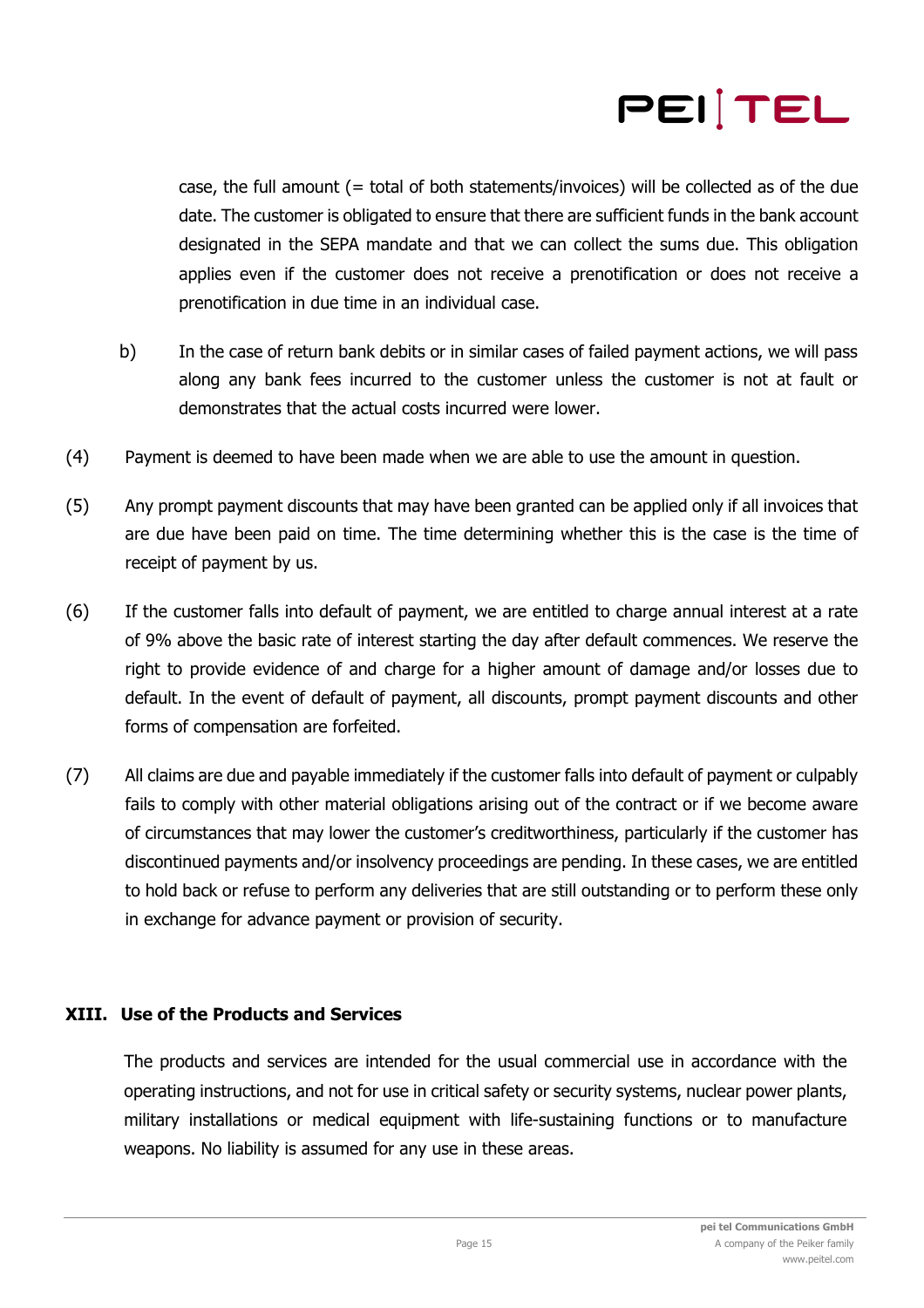

### **XIV. Industrial Property Rights and Copyrights**

- (1) We are liable for claims arising from infringement of third-party property rights and copyrights (hereinafter: Property Rights) in using the products and/or services in the manner stipulated in the contract only if at least one of such rights from a family of property rights has been published either in Germany or by the European Patent Office. Insofar as any third party asserts legitimate claims against the customer on the grounds of the infringement of Property Rights associated with products and/or services supplied by us and used in accordance with the contract, we are liable to the customer within the period stipulated in Sec. VIII No. 13 as follows:
	- a) We will, at our discretion, either obtain a right of use for the products and/or services in question or modify these such that the Property Right is not infringed or replace them. If it is not possible for us to do this on reasonable terms, the customer shall have its statutory rights of rescission and reduction in price.
	- b) Our duty to pay damages shall be as stipulated in Sec. IX.
	- c) The obligations stipulated above shall exist only insofar as the customer notifies us in text form, without delay, of the claims asserted by the third party and does not acknowledge an infringement and if the rights to take any measures to defend against such claims and to negotiate a settlement remain reserved to us. If a customer stops using the items supplied on the grounds of loss mitigation or other good cause, it is obligated to notify the third party that stopping use does not constitute acknowledgment of a Property Right infringement.
- (2) The customer has no claims insofar as it bears responsibility for the Property Right infringement.
- (3) The customer moreover has no claims insofar as the Property Right infringement is caused by specific specifications of the customer, by an application that we were unable to foresee or because the customer changed the items supplied or used them in conjunction with products and/or services that we did not supply.
- (4) The customer shall indemnify us and hold us harmless from and against all third-party claims except where we are liable under Sec. XI  $(1) - (5)$  hereof.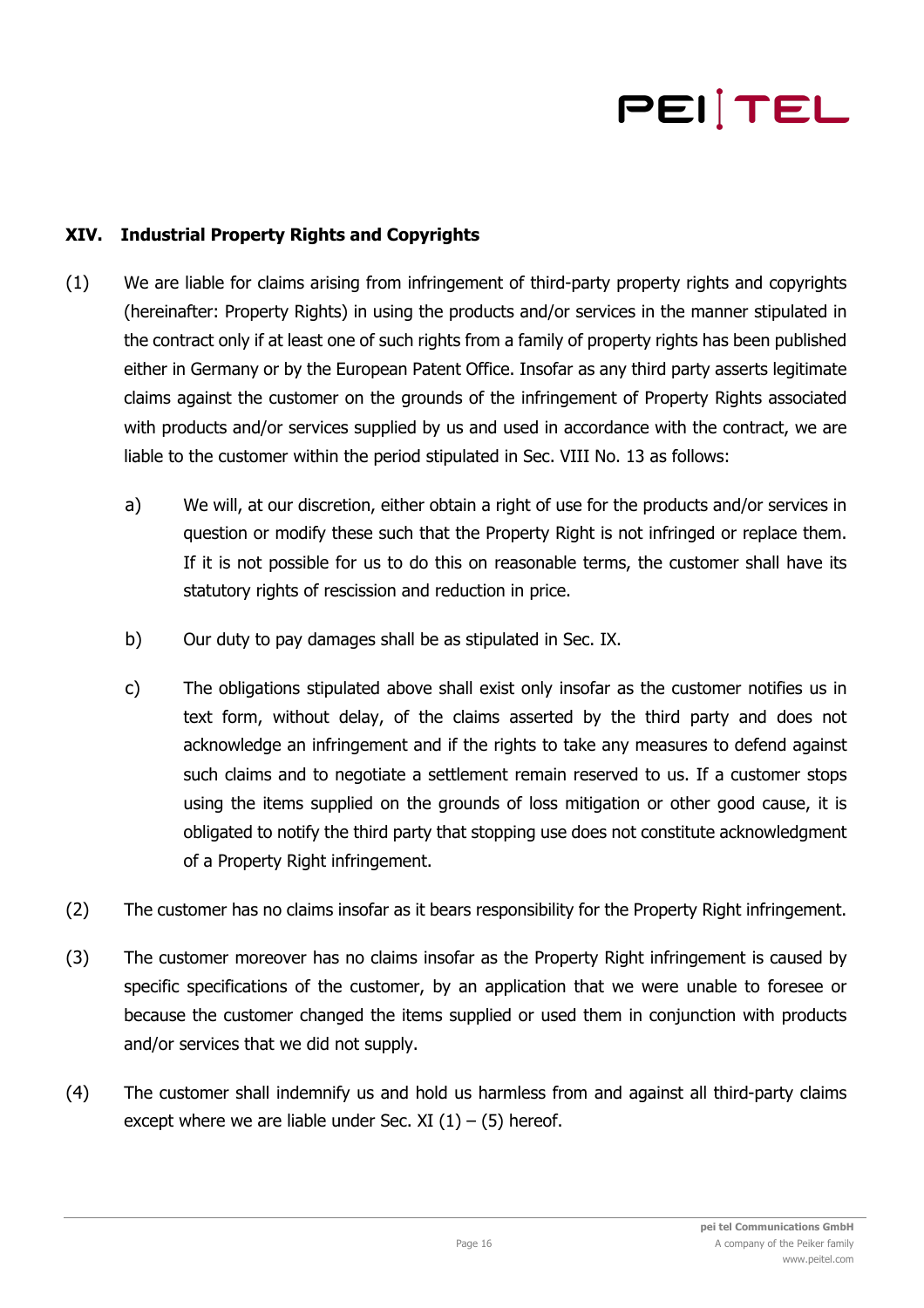- (5) The parties to the contract shall notify each other in text form, without delay, of any risks of infringement and alleged infringements and provide each other with an opportunity to counter such claims by mutual agreement.
- (6) At the customer's request, we will provide information on what Property Rights and Property Right applications – both published and unpublished, our own and those used under license – are used in the products and services supplied.

### **XV. Use of Company Logos**

- (1) The customer agrees that we may use the customer's name and company logo for reference purposes. The customer's company logo will be designated as a reference to this end and, in the event that the business relationship ends, will be designated accordingly with an additional note starting the year after the relationship ends  $(...$  until + year). This does not establish any further right to provision of information regarding the contractual relationship or the details thereof. The customer is permitted to revoke this authorization in text form with effect for the future. Advertising materials that have already been prepared or commissioned by us at the time of revocation are not affected by the revocation of authorization.
- (2) The customer is permitted to use our name and company logo exclusively for reference purposes during the existence of the business relationship, with a note indicating the purpose thereof as a reference, unless we expressly object in text form to any such use.

#### **XVI. Export Restrictions, Prohibitions**

(1) Provision of products and/or services to the customer is subject to the statutory provisions and the regulations set by the authorities. These include national and international provisions, export control provisions and embargoes, including to the extent that these have been ordered by organizations (European Union, United Nations, etc.) or third countries. In the event of unilateral orders issued by third countries, this provision applies only if noncompliance will lead to a market restriction or adverse effect on our company or our employees and executive and supervisory bodies and this is not reasonable for us in our reasonably exercised discretion.